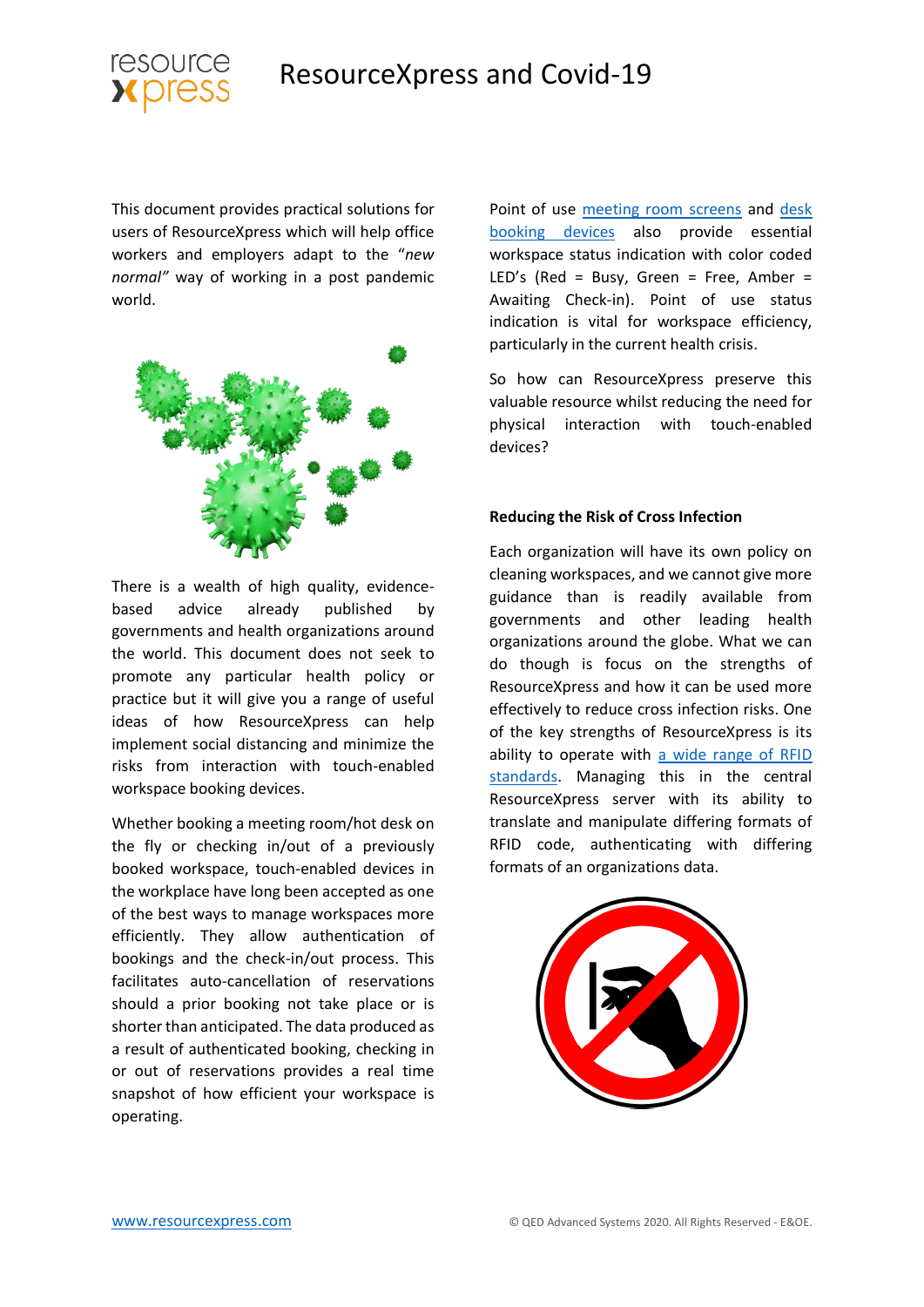

*"RFID is a very distance friendly method of authenticating booking operations. No direct contact is required"*

As a method of workplace access and resource booking authentication, RFID is a very distance friendly method of providing authentication. No direct contact is required to authenticate any part of the resource booking process.

Although users may choose to operate [meeting room screens](https://www.resourcexpress.com/meeting-room-booking-systems/hardware/aura/) and [desk booking](https://www.resourcexpress.com/meeting-room-booking-systems/hardware/qubi3/)  [devices](https://www.resourcexpress.com/meeting-room-booking-systems/hardware/qubi3/) in non-interactive mode to reduce touch interactions, it will not provide all the benefits of a good resource management solution and simply operates devices as expensive status indicators. In the current environment it is now more vital than ever to manage workspaces as efficiently as possible.

With ResourceXpress there are several ways to use the simple process of swiping an RFID card to instantly book a desk or meeting room for a pre-defined period. Similarly, the check-in/out process can be operated with a single RFID authenticated process. Even users of ResourceXpress who currently do not use RFID authentication can easily deploy cost effective NFC stickers or tags to identify authorized users and benefit from contactless authorization of booking processes.

An additional distance friendly method of authenticating the booking check-in is to operate the process remotely. Either by implementing the e-mail check in feature within ResourceXpress or by allowing check in via the [mobile kiosk](https://www.resourcexpress.com/meeting-room-booking-systems/hardware/q-kiosk/) web app.



This leads us on to another great method of giving users the ability to search and book meeting rooms, desks and huddle-spaces using their own devices. Access to smartphones with internet browsing capability is widespread and most office workers are likely to own a smart device. The ResourceXpress [mobile kiosk](https://www.resourcexpress.com/meeting-room-booking-systems/hardware/q-kiosk/) app provides the ability for users to quickly browse available workspaces, colleagues' locations, previously booked rooms and desks, across multiple locations and book resources on the fly.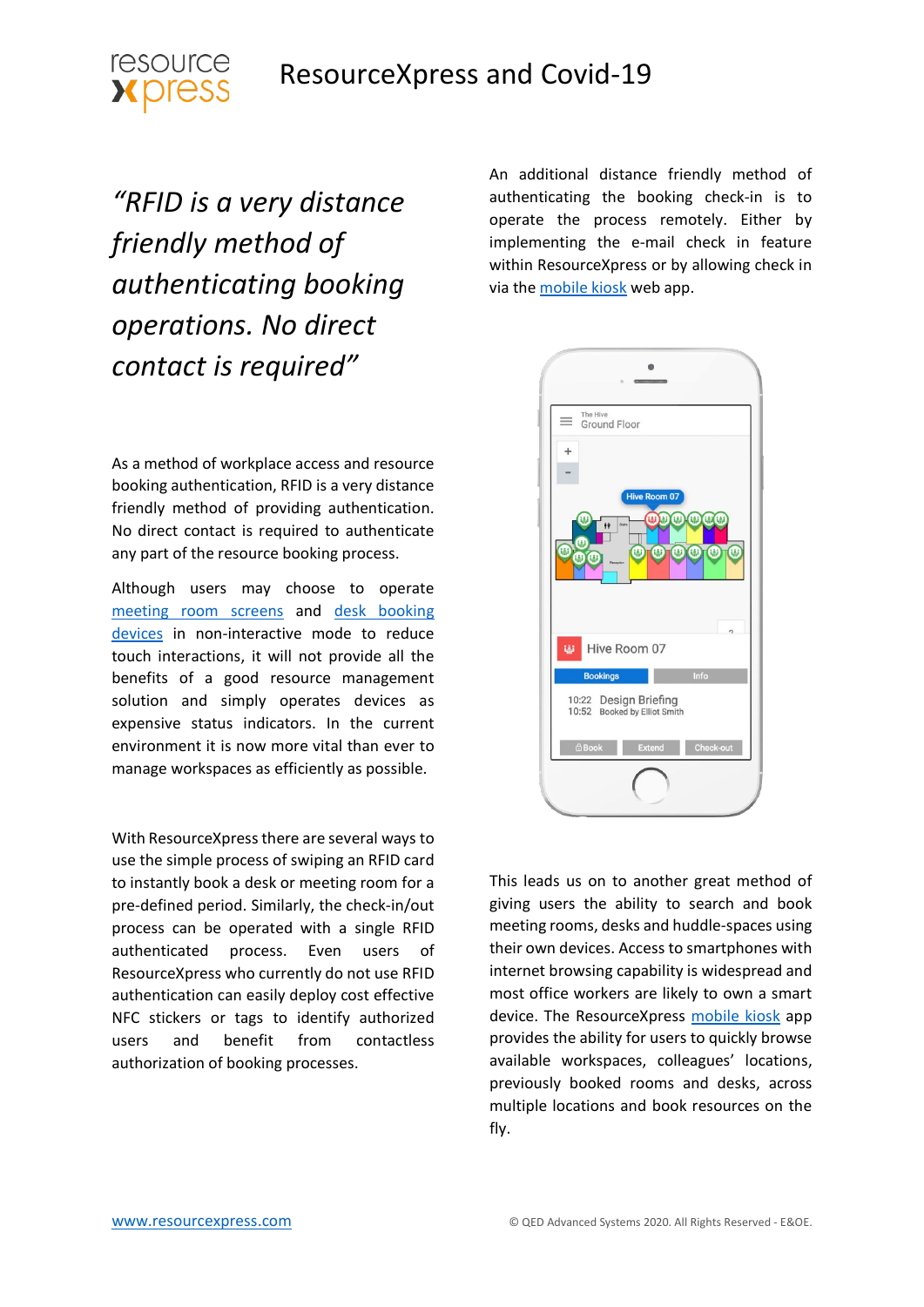



It also provides the ability to check in/out of prior booked resources and to extend bookings. As ResourceXpress can operate in local only mode or use a choice of booking systems, reservations made using the mobile kiosk app are always instantly reflected in the central booking system.

#### **Social Distancing in the Workplace**

Some organizations may wish to reduce the capacity of meeting rooms to provide more space and an increased ability to maintain social distancing. Individual methods of protecting employees in meeting rooms will vary greatly. ResourceXpress room capacity information is associated with resource profiles.

Being a central server-based application, reducing resource occupancy capacity can be quite a straightforward process from the administration console. The reduced meeting room capacity information will then be available when booking rooms from point of use devices or from the mobile kiosk app.

Similarly, the ability to provide non-bookable periods between meetings for tear down, clean and set up will be vital to ensure the risks of cross infection between different meeting occupants are reduced. ResourceXpress will provide the ability set a space type as "awaiting cleaning" which has the option to disable interactive room screen[/Qubi3](https://www.resourcexpress.com/meeting-room-booking-systems/hardware/qubi3/) operations and the resource will not be available to book until the cleaning team or a supervisor has checked out and released the resource for normal use.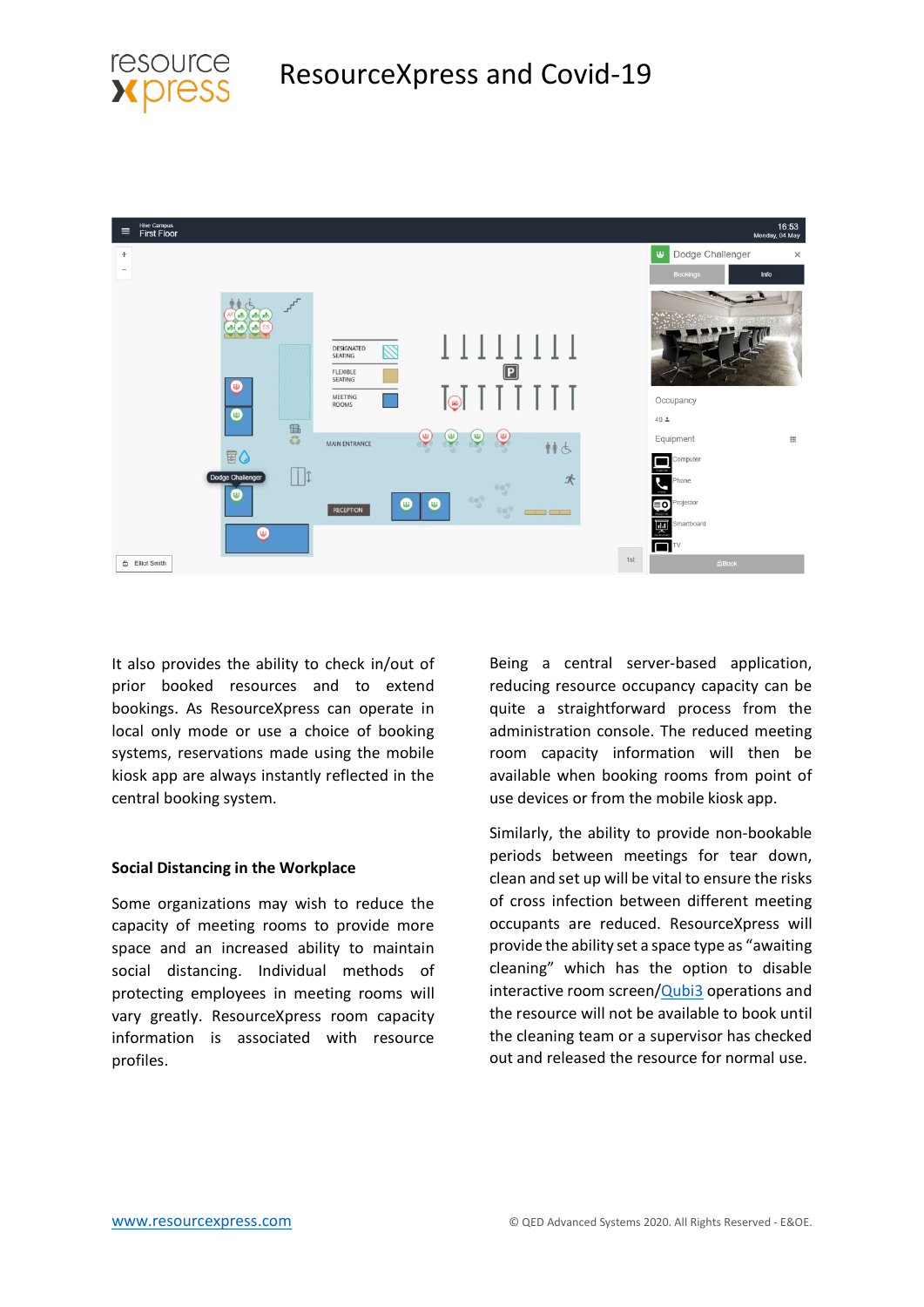



The ability of ResourceXpress to broadcast system wide messages will also be particularly useful for communicating important social distancing and cross infection control messages directly to meeting room screen devices.

The current health crisis will increase the need for smarter resource sharing practices. The need to maintain social distancing policies in office environments, where multiple desks are located in the same area is vital to reduce cross infection risks.

The physical reorganization of desk workspaces is likely to be extremely difficult for larger organizations. **[Qubi3](https://www.resourcexpress.com/meeting-room-booking-systems/hardware/qubi3/)** and ResourceXpress is an ideal solution for point of use of RFID controlled desk booking. Flexible status indicating LED's show which workspaces are free and which are unavailable.

Workspace floor maps are also extremely useful to replicate the local status view for users not in the workplace. Using [Qubi3](https://www.resourcexpress.com/meeting-room-booking-systems/hardware/qubi3/) and ResourceXpress, organizations can block out adjacent resources when individual desks are booked.

# *"Resource status indicators are essential to protect service users"*



No workspace is the same and deciding safe zones must a decision for local management teams but once work area decisions have been reached, ResourceXpress will provide the ability to auto block out adjacent desks when safe desks are booked.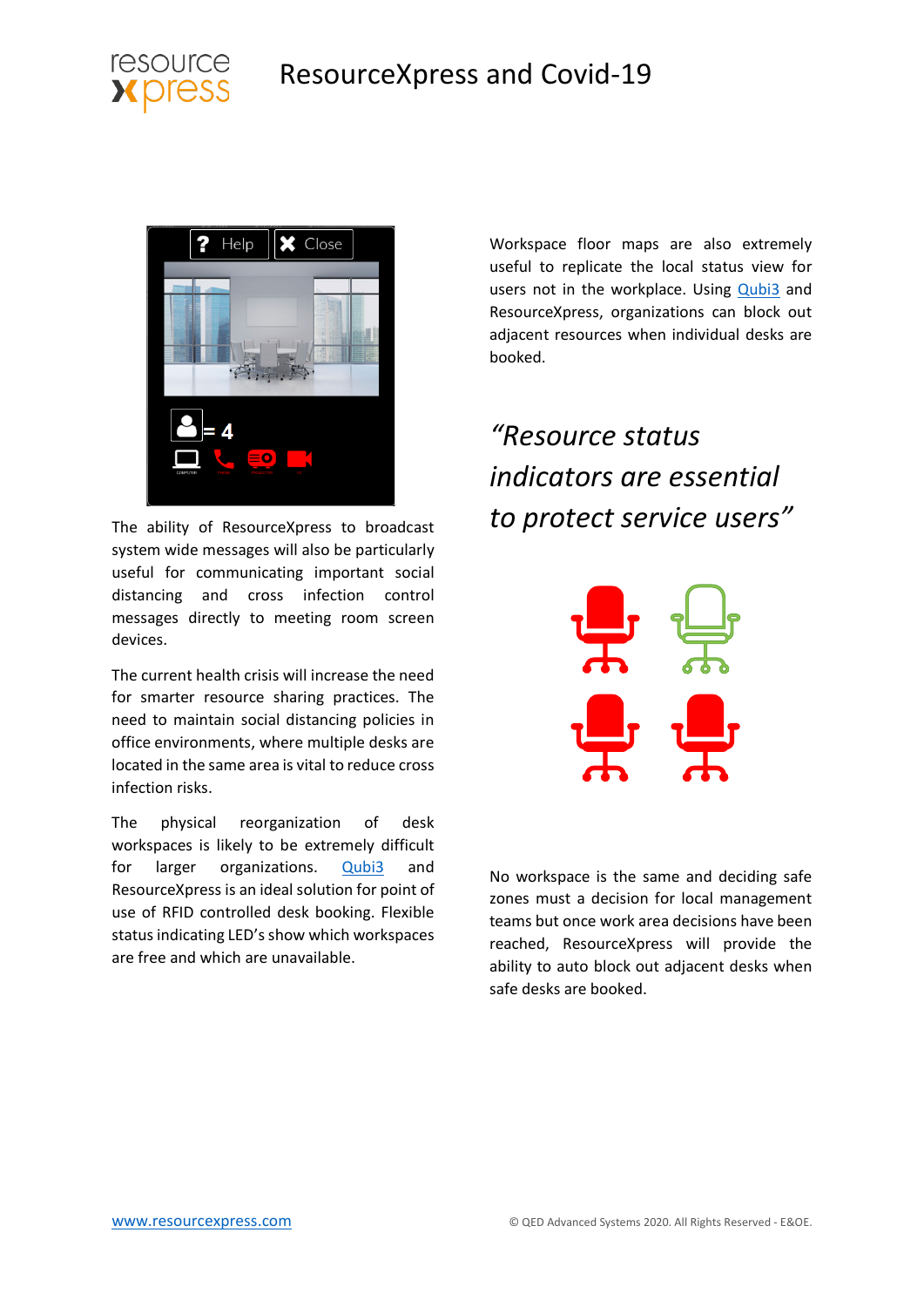





#### **Contact Tracing in the Workplace.**

The increased duty of care placed on employers means that they may have to consider introducing many new working practices and policies to increase protection for the workforce. Reducing the risks of cross infection and social distancing will undoubtedly become more common place.

As we have already indicated, ResourceXpress with RFID authentication is a great way to protect the workforce, whilst maximizing the efficiency of workspaces. Confirmed check-ins for meeting bookings and desk reservations provides useful reporting data\* to trace what rooms and resources have been occupied and by whom. In the unfortunate scenario where an employee has shown signs of infection or tested positive for Covid-19, then traceability of movement will be a vital tool to prevent further cross infection in the workplace.

If authenticated check-ins are activated, then the booking organizer will be identified. However, knowing who attends meetings is vital if contact tracing is to be effective.

Making it easy for meeting attendees to check in whilst in the room can be achieved by an RFID check in from the room screen or by having an RFID reader device such as **Qubi3** in the meeting room for attendees to confirm attendance.

Note: Some of the features detailed in this document will only be available in the latest RX SaaS version or V5 on premise version when it is released.

We can support customers with migration plans to ensure you are on the very latest version of ResourceXpress. Contact our support team for details.

*"Broadcasting system wide messages is very useful for communicating social distancing and cross infection control messages"*

\*Care should be taken to ensure that contact tracing practices comply with data protection legislation and local policies